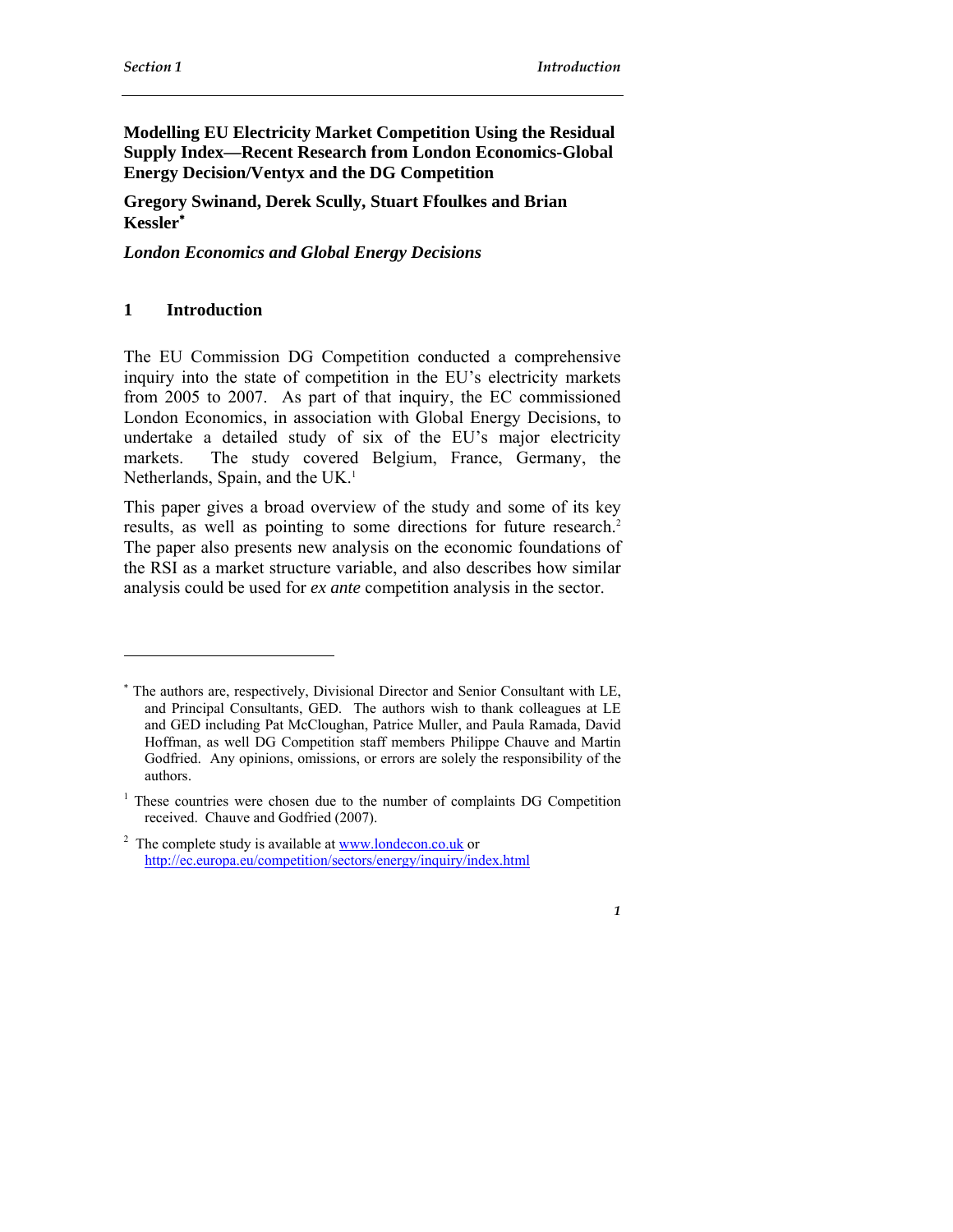The study is based upon the structure-conduct-performance paradigm; that is to say, that market structure is hypothesized to be a significant determinant of market performance. Studying the competition in liberalised markets, however, presents particular challenges. Electricity markets are extremely dynamic. Market structure, as well as market outcome measures, such as price relative to marginal cost, changes hourly.



*Source: GED* 

 $\overline{a}$ 

Other factors, such as volatile fuel prices (not always correlated as shown above compared to UK Balancing Prices), high fixed costs, and the non-storability of electricity, make the study of competition in electricity markets even more challenging. This confluence of factors means that electricity markets may behave competitively (á la Bertrand competition<sup>3</sup>), even when the market is 'concentrated' by

<sup>3</sup> Bertrand, J., 1883. "Théorie Richesse: revue de *Théorie mathématique de la richesse sociale* par Leon Walras et *Recherches sur les principles mathématique de la théorie de richesses* par Augustin Cournot", Journal de Savants 67, pp. 499-508.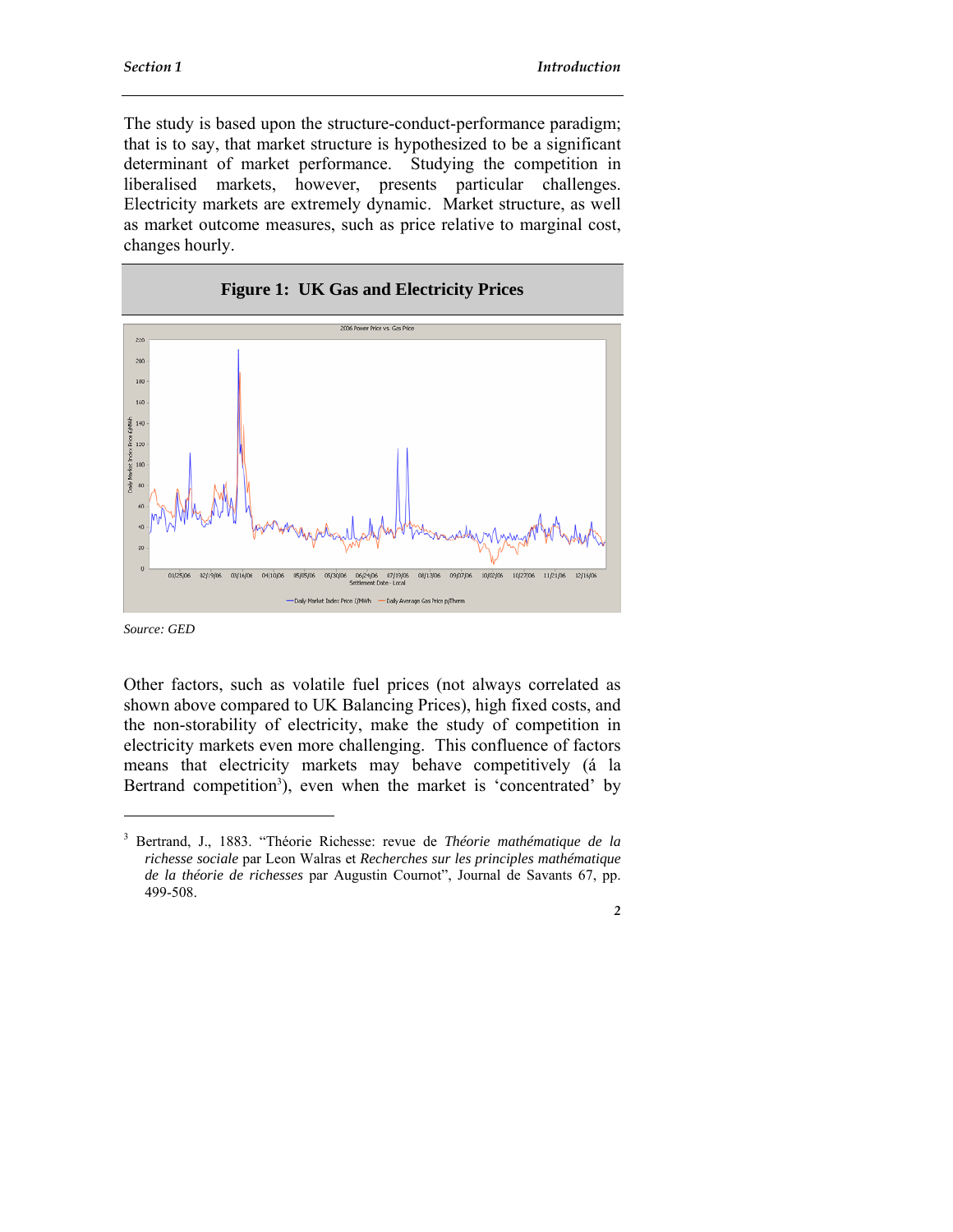traditional standards; conversely, the market may facilitate noncompetitive outcomes, even when the market is reasonably unconcentrated (á la Cournot<sup>4</sup>). Critically, a firm's level of generation capacity in the market relative to residual demand, or the 'pivotalness' has been hypothesized to be a major driver of market performance.<sup>5</sup> An empirical measure of pivotalness is the Residual Supply Index  $(RSI).<sup>6</sup>$ 

The case for the RSI can be motivated graphically. The figure below is a simplified version of an electricity market in the short run with a just two demand levels, D and D'. The market consists of just two players each with 500MW capacity, each with very similar marginal generation costs, and no demand price responsiveness. The HHI in the market would be 5000, which indicates a very highly concentrated structure.<sup>7</sup> However, it can be argued that D represents a situation where intense price competition is likely, as either player can satisfy >100% of demand. If a player bids a price slightly above the marginal cost of the other, the opponent can capture the entire market and still earn a positive profit. Once demand shifts to D', the situation is very different. Now, since demand is not price responsive, a player can bid a very high price and still be assured of achieving a positive output and a positive profit. It is argued that since the game is repeated hourly, there is potential learning, dynamic strategies with punishments, etc.

 $\overline{a}$ 

<sup>4</sup> Cournot, A., 1838. Recherches sur les principles mathématique de la théorie de richesses.

 $<sup>5</sup>$  See Stoft (2002) and Sheffrin (2001, 2002).</sup>

<sup>&</sup>lt;sup>6</sup> The RSI was originally proposed by Sheffrin (2001, 2002).

<sup>7</sup> Based on capacity. *A priori* the HHI is ambiguous based on generation because it isn't obvious who would generate, but for demand level D would be bounded by 5000 (they share the market) and 10,000 (the lower cost player captures all the market).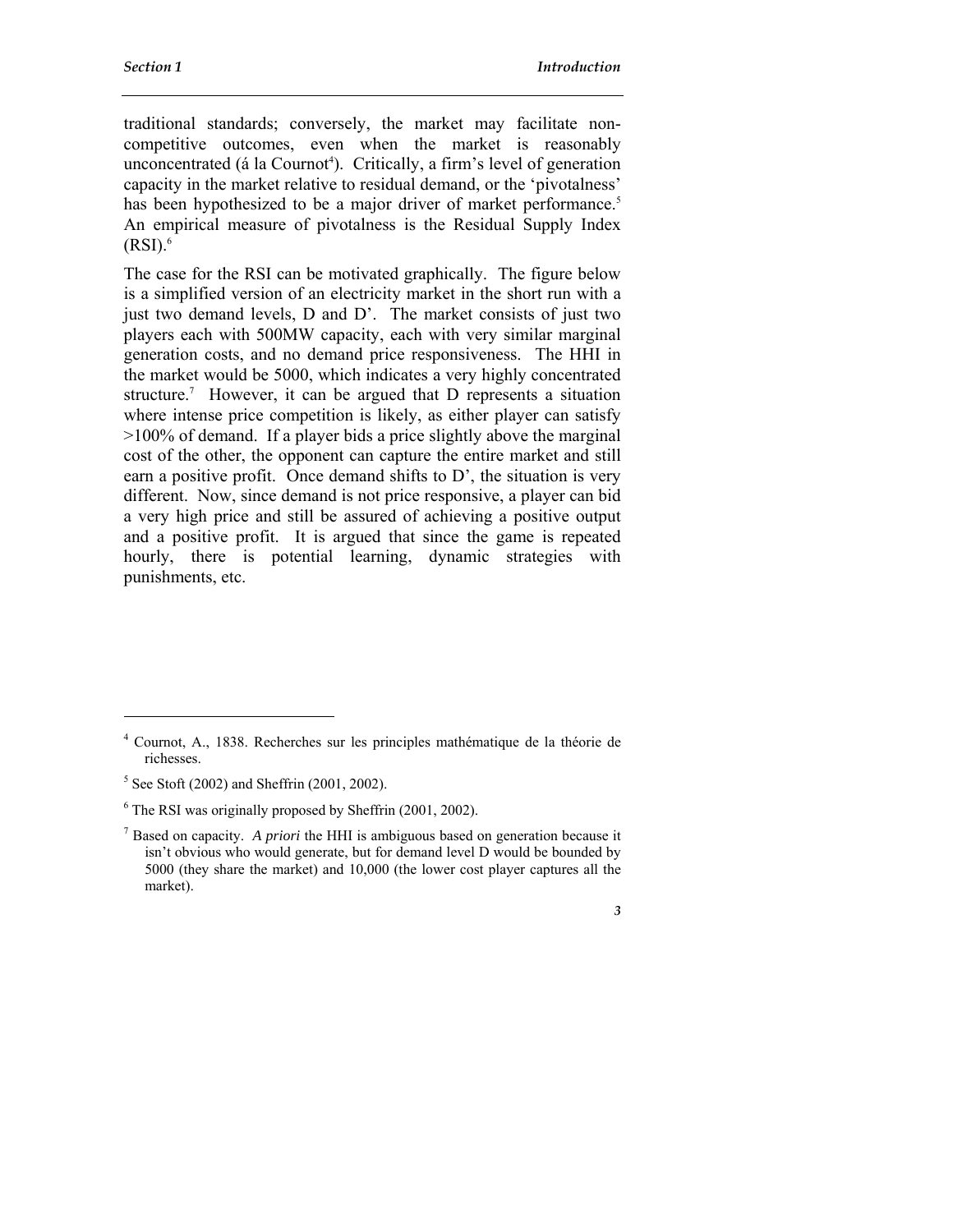

*Source: LE*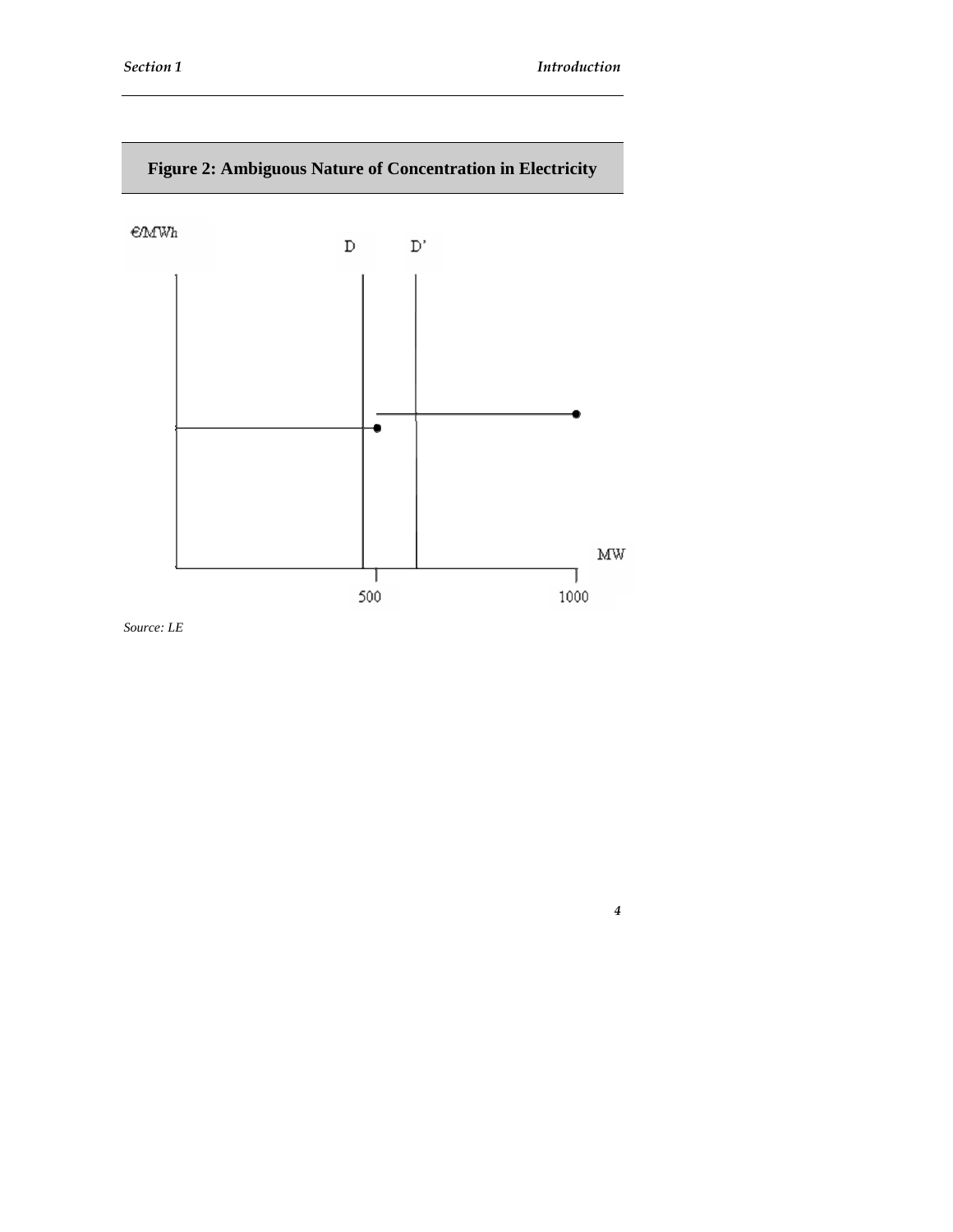$\overline{a}$ 

## **2 Data and methodology**

The data used for the purpose of this study was collected by DG Comp as part of the European Commission's Sector Inquiry into Energy Markets in Europe. The final database is one of unprecedented quantity and quality including data on plant characteristics, maintenance and outage schedules, hourly generation data8 , and plant and system level constraints including long-term contracts and system reserve requirements, over the period 2003- 2005.9 Data was also collected at the system level from the TSOs for the same period.<sup>10</sup> Utilising the information on plant characteristics and load, and flowing the calculation of the available installed capacity of each unit on an hourly basis, GED's Prosym<sup>TM</sup> market simulation dispatch model was used to model an optimal system dispatch and returning an hourly system marginal cost.

The competition assessment in relation to each country was undertaken using structural, market based, and outcome measures of competition, as well as regression analysis. The traditional structural measures of concentration ratios and Herfindahl-Hirschman Indices (HHI) were computed based on both hourly available installed capacity and hourly generation. Noting the limited ability of these traditional measures to assess competition in electricity markets, electricity market specific measures, namely the Pivotal Supplier Index (PSI) and the Residual Supplier Index (RSI) were calculated for the largest firms in the respective countries. To assess competition in the market outcomes, price-cost margins and mark-ups were calculated using hourly traded spot market prices from the principle power exchanges in each country and the estimated system marginal

<sup>&</sup>lt;sup>8</sup> The average hourly generation profile of all units greater than 25MW was provided by the companies and for units less than 25MW, they were aggregated on an hourly basis (by company and technology).

 $9^9$  For the purpose of this study, the database contains data on six EU member States; Belgium, France, Germany, Great Britain, the Netherlands, and Spain.

 $10$  For the purpose of the project and system despatch simulation, the hourly load on the system was taken to be the sum of reported generation in that hour, of the units contained in the study.

*<sup>5</sup>*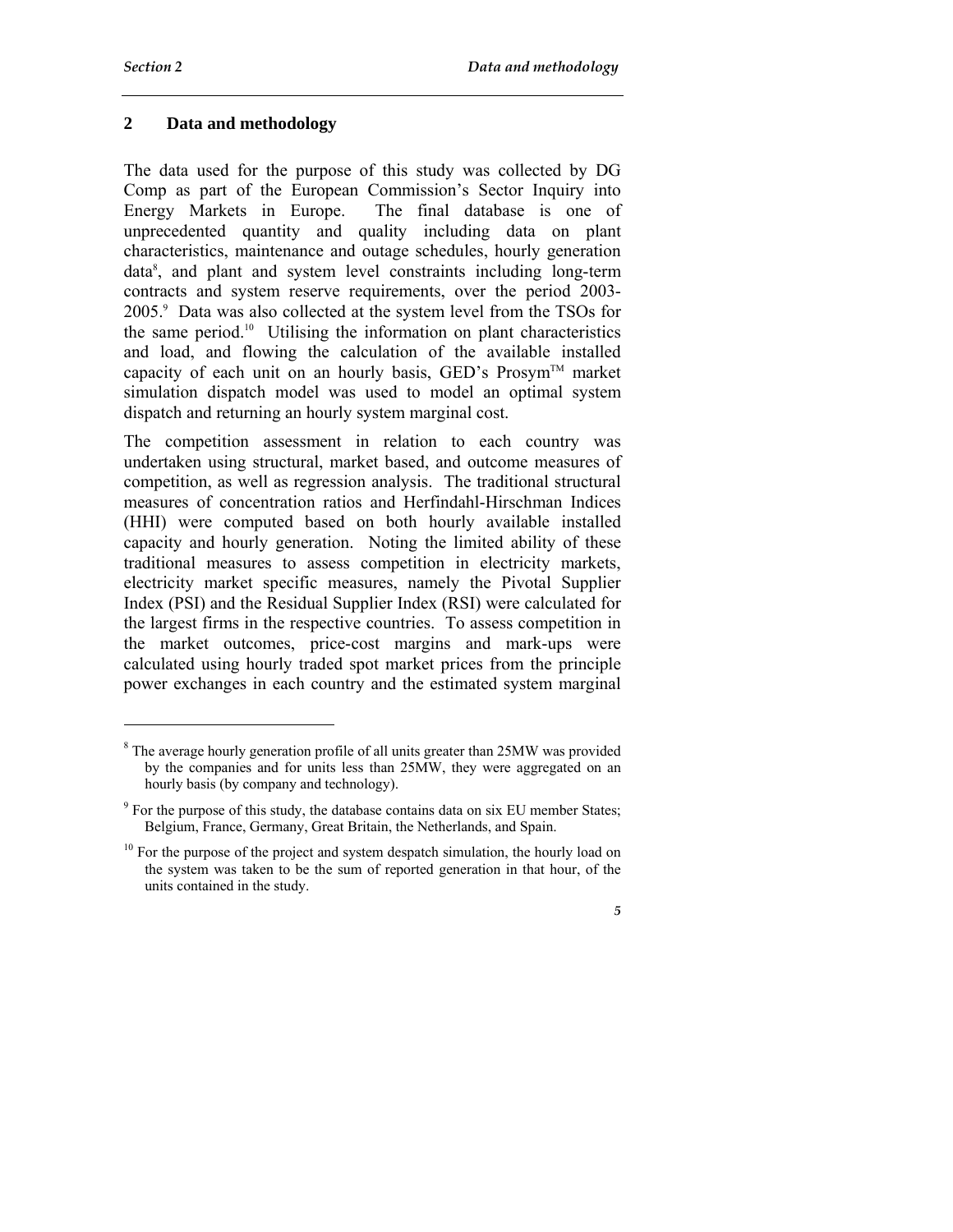$\overline{a}$ 

cost provided from the optimal dispatch modelling undertaken by GED.

One of the main goals of the study was to empirically examine whether market structure was significantly impacting market performance. Our measure of market performance was the hourly price cost margin (PCM). Economic theory<sup>11</sup> and practice<sup>12</sup> suggest that the price on short-term competitive electricity markets is set by the short run marginal cost of the last unit required to meet demand. Thus, when price is observed above marginal  $cost<sup>13</sup>$ , this can be an indicator of a market that is less than perfectly competitive.

There are of course needs to model the ability of the firm to recoup fixed costs in some hours. In general, this is done via inframarginal units with low running costs which run when the market price is above their production cost.

One of the most interesting results of the LE-GED-DG Comp study was to use regression analysis to study the relationship between market structure and market outcomes. This method is superior to merely observing relationships between price and marginal cost, as it has the ability to model random error and market structure in a variety of ways.

The market structure variable used was the residual supply index (RSI). The RSI is the ratio of total available capacity less the capacity of the largest firm all divided by the market demand. Justification for this model has been given by Sheffrin (2002), as based on supply function relationships.

We suggest that the following relationship is a very straightforward yet compelling justification of the RSI variable as an explanatory variable for price cost margins. Consider that the largest firm

<sup>&</sup>lt;sup>11</sup> See Stoft (2002), Borenstein & Bushnell (1999) and Borenstein, Bushnell & Knittel (1999).

<sup>&</sup>lt;sup>12</sup> This was confirmed from questionnaires of the inquiry. (Chauve & Godfried, 2007)

<sup>&</sup>lt;sup>13</sup> The marginal cost may include a scarcity rent element.

*<sup>6</sup>*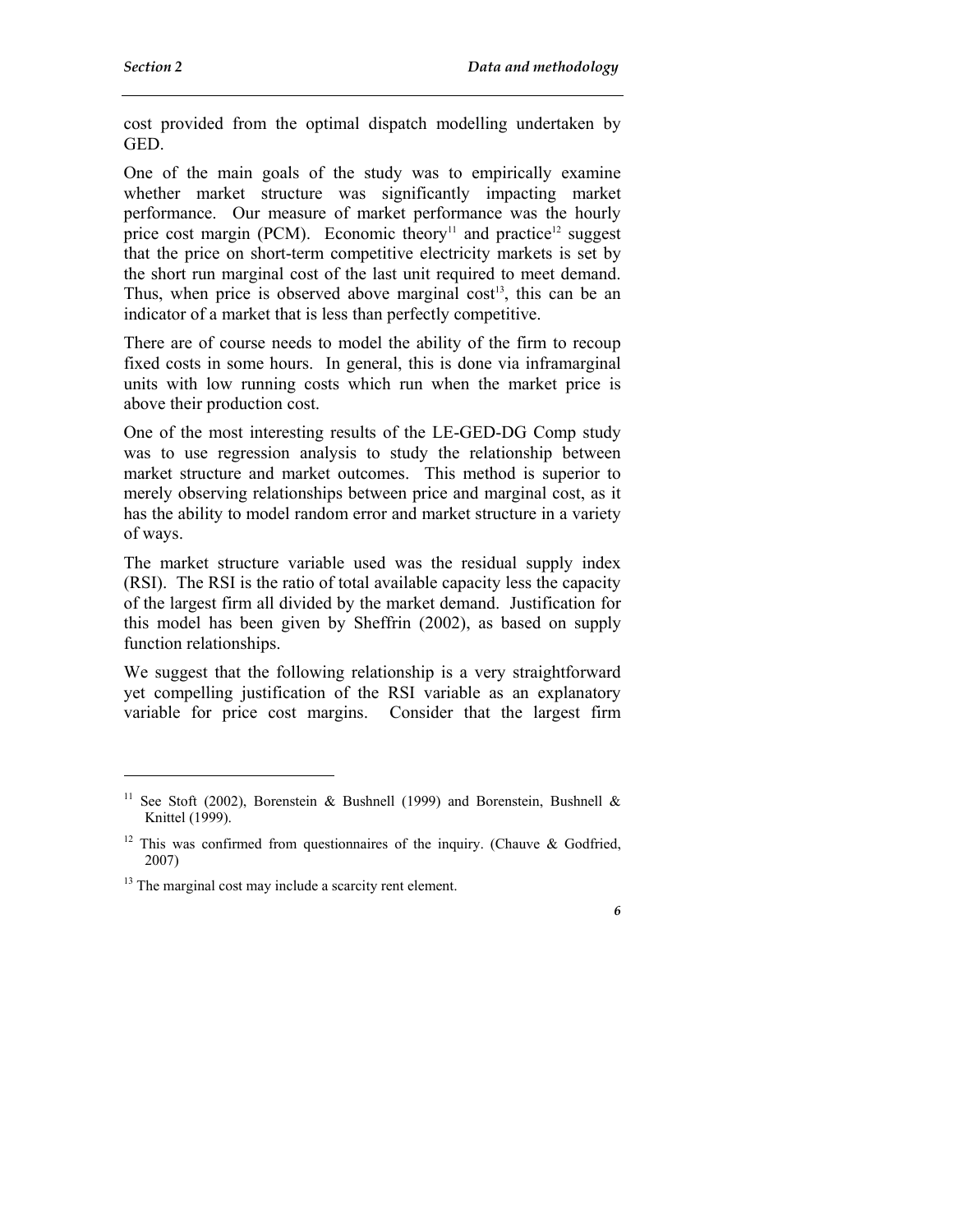maximises the following profit function, where the firm faces residual demand according to the efficient rationing rule (Tirole, 1987).<sup>14</sup>

(1) 
$$
\pi_1 = [D(p_1) - \overline{q}]p_1 - [D(p_1) - \overline{q}]c_1
$$

(2) 
$$
D_1 = \begin{cases} [D(p_1) - \overline{q}] & \text{if} \quad D(p_1) \rightarrow \overline{q} \\ 0 & \text{otherwise} \end{cases}
$$

The firm 1 faces a residual demand function where other firms with total capacity *q-bar* fill demand first, or as if firm 1 will always have to be dispatched in case 1, and zero otherwise (the RSI is the measure of how much this is true).

The RSI for firm 1 can be written as:

$$
(3) \t RSI_1 = \frac{\overline{q}}{D(p)}
$$

By taking the first order conditions, letting  $p_1 = p$ , and with some rearranging:

(4) 
$$
\frac{p-c}{p} = \frac{[D(p)-\overline{q}]}{D(p)} \left[\frac{-\partial D}{\partial p} \frac{p}{D}\right]^{-1}
$$

Or;

 $\overline{a}$ 

(5) 
$$
\frac{p-c}{p} = \frac{1}{\varepsilon} - \frac{1}{\varepsilon} RSI_1
$$

<sup>&</sup>lt;sup>14</sup>  $D(\cdot)$  is total demand, *q*-bar is the total available capacity of all other firms, *p* is price.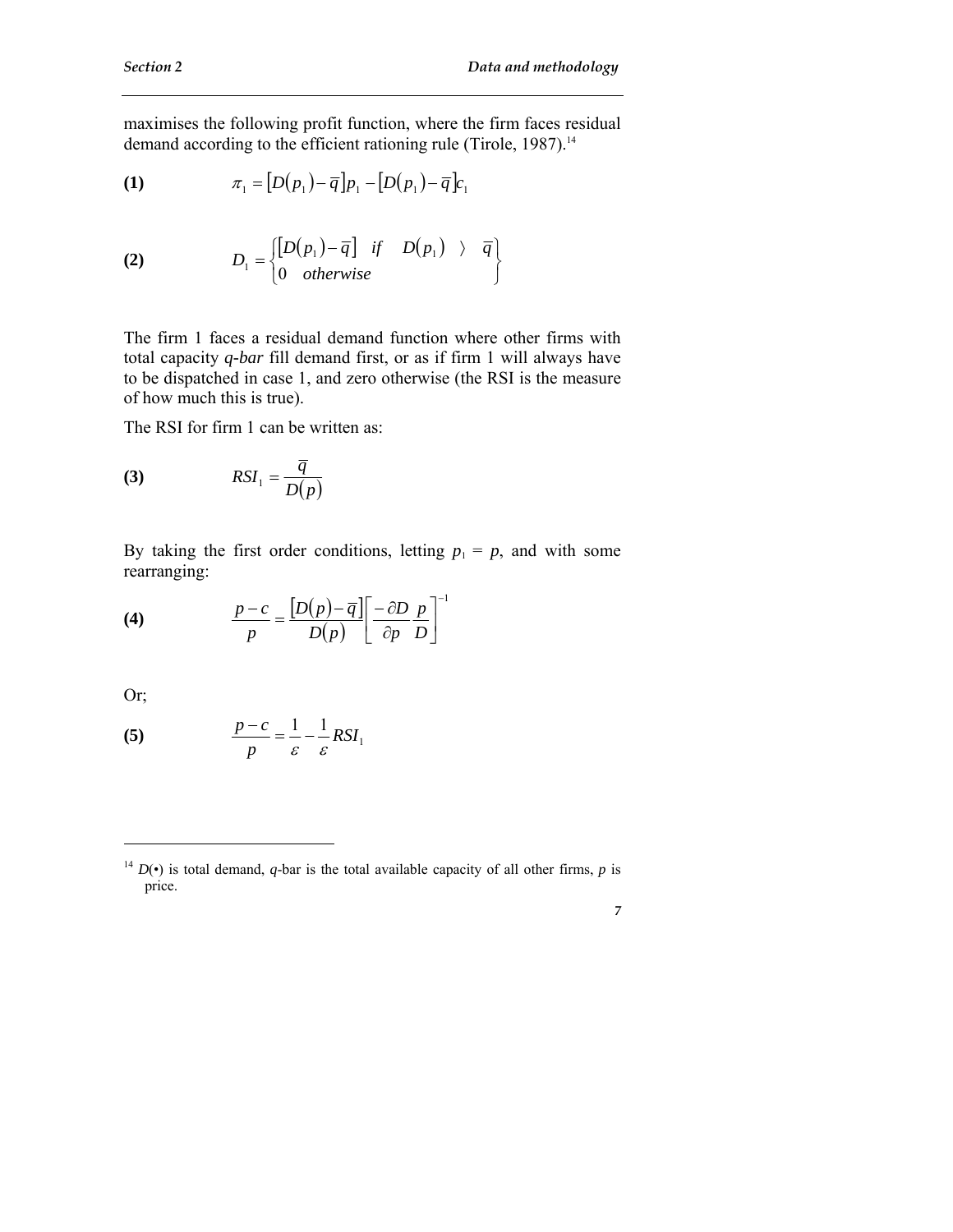$\overline{a}$ 

*8* 

Thus the margins or Lerner Index (LI) can be seen to be a simple linear function of the RSI, and the estimated parameters are related to the inverse demand elasticity. While the short-run demand elasticity in power generation markets may be low, this parameter might be interpreted as the elasticity of the residual demand firm 1 faces.

An interesting and testable implication of the RSI equation above is that the estimate slope parameter should be equal to the intercept parameter (in absolute terms). Empirical evidence (presented later) suggests that this relationship tends to hold.

One of the important and novel elements of the study's methodology was to include a control for a potential scarcity rent. In general, scarcity rents arise when the supply curve is less continuous. They also allow peaking units to potentially recover their capital costs. Finally, price may be above the marginal cost of the last unit dispatched, but not above the marginal cost of the last unit *not dispatched*. 15 The existence of a price in this range involves no deadweight loss, and is not considered indicative of a non-competitive market.<sup>16</sup>

<sup>&</sup>lt;sup>15</sup> This point has been highlighted previously by researchers, including Borenstein. The point arises from the likely existence of a significant 'gap' in marginal cost between the marginal cost of the last unit despatched and the last unit *not despatched*. Competitive bidding (and no welfare distortion) will occur even if P>MC of the most expensive unit running, but P=MC-ε of the next most expensive unit on the system (where  $\varepsilon$  is an infinitesimally small number).

<sup>&</sup>lt;sup>16</sup> See Stoft (2002), Borenstein & Bushnell (1999) and Borenstein, Bushnell & Knittel (1999).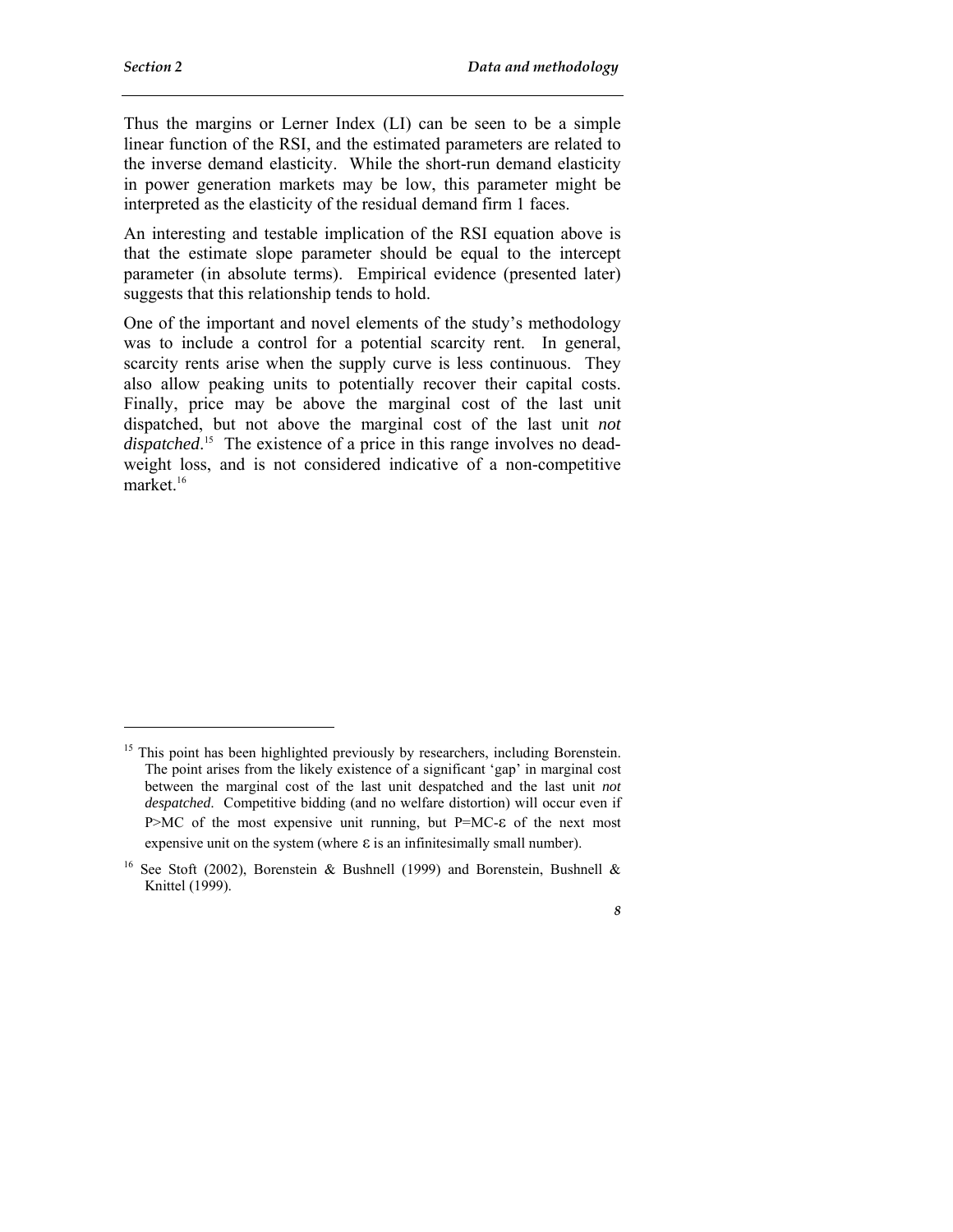



To control for scarcity, a variable measure of scarcity was included as an explanatory variable in the regressions. The scarcity variable represents, on an hourly basis, the excess available capacity on the system as a percentage of the load.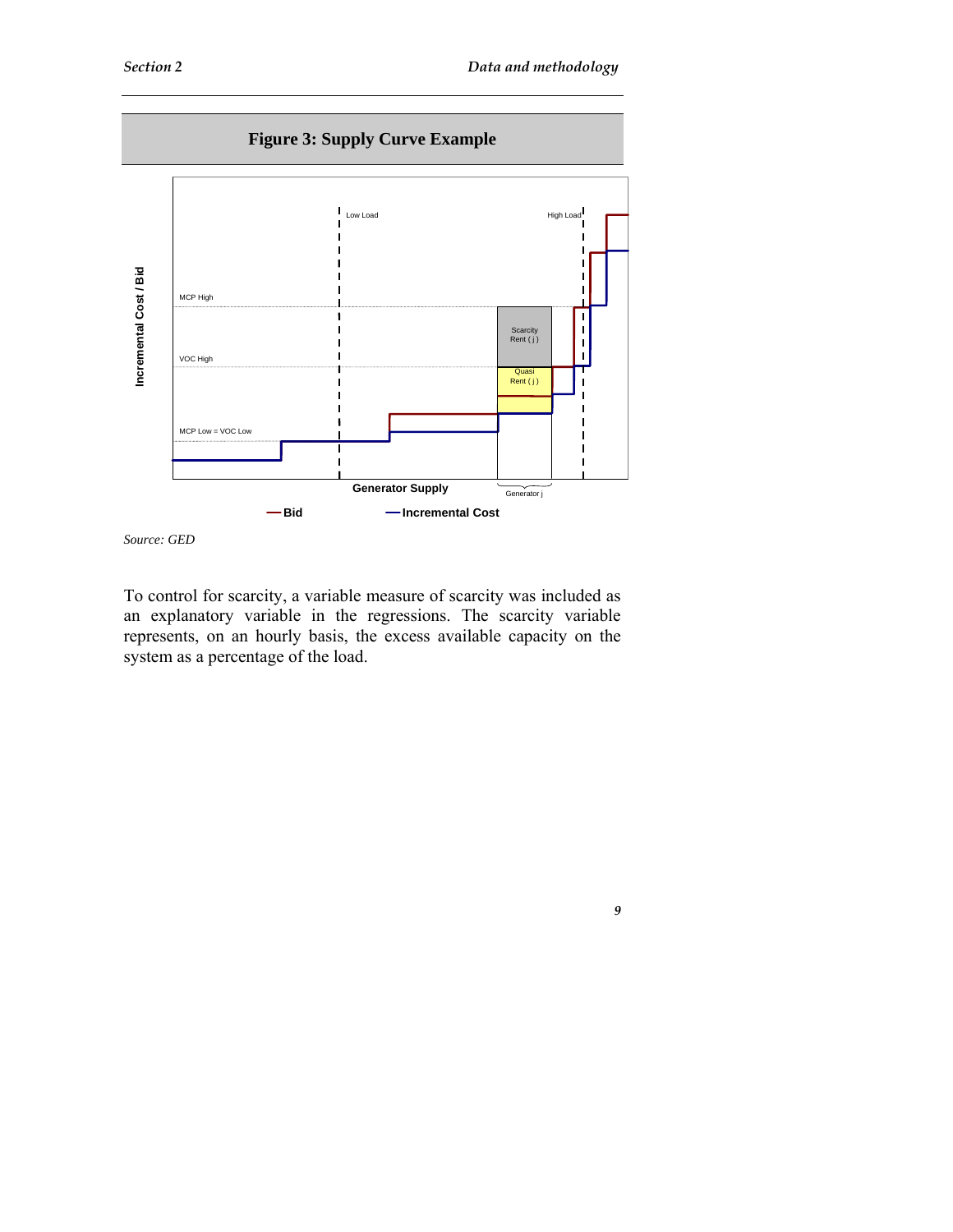l

*10* 

#### **3 Results**

It is useful to consider first broad results on the price-cost mark-ups. These results are presented below. The results show a number of things. First, variable costs increased steadily during the sample period in all markets, as fuel prices were rising. Interestingly, the cost of carbon seems to have been passed on to the power price in all cases, but to a varying degree.<sup>17</sup> For example, the cost of carbon in Germany was  $\epsilon$ 13.86/MWh, while it was only  $\epsilon$ 9.52/MWh in the Netherlands. Finally, the mark-ups in all markets were positive and rose between 2004 and 2005, with the exception of the NL.

<sup>&</sup>lt;sup>17</sup> Whether the cost of carbon *should be passed on* is another question. In general, we believe it should be, taking the goals of EU ETS at face value. In other words, the objective was to create the proper "price" of carbon, and the fact that allowances were allocated for free should not be relevant as there is an opportunity cost to using them (as long as allowances are scarce).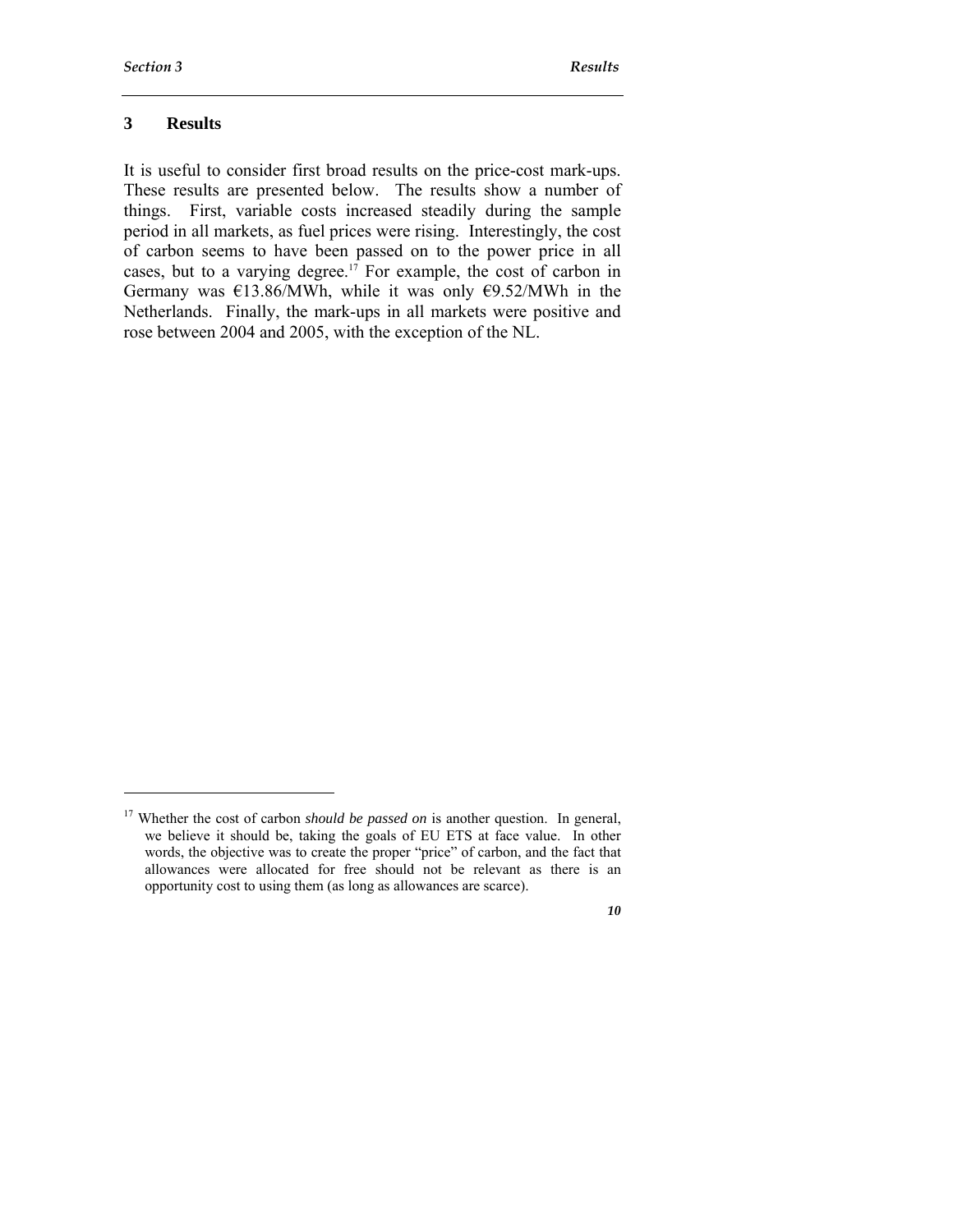| Table 1: Contribution to Power Price (€MWh)                                                      |                |          |          |  |  |  |
|--------------------------------------------------------------------------------------------------|----------------|----------|----------|--|--|--|
| Country                                                                                          | 2003           | 2004     | 2005     |  |  |  |
| <b>BE</b> Belgium                                                                                |                |          |          |  |  |  |
| Sys Modelled MC                                                                                  | €29.75         | €31.70   | €50.40   |  |  |  |
| Carbon                                                                                           | €0.00          | €0.00    | €10.11   |  |  |  |
| <b>DE Germany</b>                                                                                |                |          |          |  |  |  |
| Sys Modelled MC                                                                                  | €19.46         | €24.27   | €28.17   |  |  |  |
| Carbon                                                                                           | €0.00          | €0.00    | €13.86   |  |  |  |
| Mark-Up                                                                                          | €11.42         | €5.36    | €6.39    |  |  |  |
| Total                                                                                            | €30.88         | €29.63   | €48.42   |  |  |  |
| <b>EEX</b> Price                                                                                 | €30.88         | €29.63   | €48.42   |  |  |  |
| <b>ES Spain</b>                                                                                  |                |          |          |  |  |  |
| Sys Modelled MC                                                                                  | €23.95         | €27.51   | €33.65   |  |  |  |
| Carbon                                                                                           | €0.00          | €0.00    | €10.12   |  |  |  |
| Mark-Up                                                                                          | €6.29          | €1.39    | €12.20   |  |  |  |
| Total                                                                                            | €30.24         | €28.89   | €55.97   |  |  |  |
| <b>OMEL Price</b>                                                                                | €30.24         | €28.89   | €55.97   |  |  |  |
| <b>NL Netherlands</b>                                                                            |                |          |          |  |  |  |
| Sys Modelled MC                                                                                  | €36.26         | €34.64   | €50.50   |  |  |  |
| Carbon                                                                                           | €0.00          | €0.00    | €9.52    |  |  |  |
| Mark-Up                                                                                          | €11.99         | $-60.63$ | $-63.09$ |  |  |  |
| Total                                                                                            | €48.24         | €34.01   | €56.93   |  |  |  |
| <b>APX</b> Price                                                                                 | €48.24         | €34.01   | €56.93   |  |  |  |
| <b>GB</b> Great Britain                                                                          |                |          |          |  |  |  |
| Sys Modelled MC                                                                                  | $\overline{a}$ | €33.33   | €39.06   |  |  |  |
| Carbon                                                                                           | -              | €0.00    | €10.00   |  |  |  |
| Mark-Up                                                                                          |                | €1.25    | €6.35    |  |  |  |
| Total                                                                                            |                | €34.58   | €55.41   |  |  |  |
| <b>UKPX</b> Price                                                                                |                | €34.58   | €55.41   |  |  |  |
| Note: all values in this table are load weighted average values.<br>Source: LE-GED DG Comp Study |                |          |          |  |  |  |

*11*  While the results of the broad mark-up analysis presented above are interesting, there are many factors which might explain mark-ups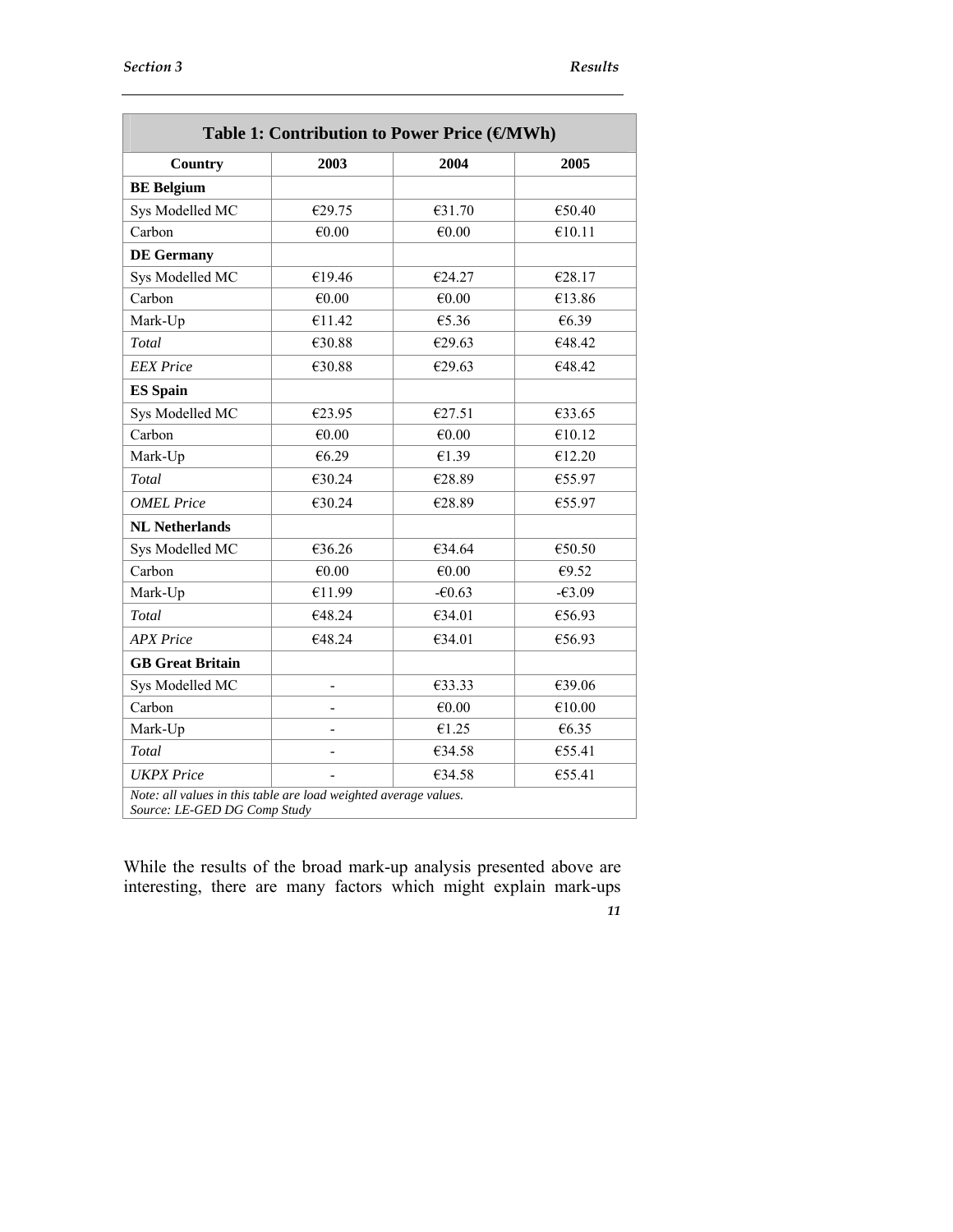$\ddot{ }$ 

including random error. What is of interest from a policy perspective is how market structure may be influencing mark-ups. For this reason, regression models relating margins and market structure were developed and studied.<sup>18</sup>

Although a great deal of results in relation to market structure, much of it focusing on the traditional variables such as the CR(n) and the HHI - we do not focus on these results here.<sup>19</sup> Instead we focus on the results of the regression analysis relating margins and the electricity specific market structure variable  $(RSI)$  that are reported.<sup>20</sup> The results of the regression modelling showed that the RSI variable was a significant determinant of mark-ups in most markets.

The table below presents the estimated coefficients from the most parsimonious regression models estimated. In this case, the regression model simply related the hourly price-cost mark-up to the hourly RSI value calculated in relation to each of the companies in each of the countries. For all of the companies presented, the estimated coefficient on the RSI variable was of the expected sign and, were in all cases highly statistically significant.

 $18$  Note in relation to this table; hourly price data from the UKPX is only available from July 2004 onwards. Therefore, there is no result for 2003 under this approach and the result for 2004 should be viewed in the light of the data availability issue; and, our opinion was that the BPI, in Belgium was not a relevant comparator with which to calculate margins as it is not an hourly exchange traded price. It further was found not to be related to scarcity, and its quantity and price are set by the largest operator in the market. The price is not likely to reflect market conditions. However, Belgium is included in this case because we felt it was worthwhile to document the estimated impacts of carbon.

Much of this effort was done to show the lack of sensitivity of market structure to various methods of allocating interconnection capacity, definitions of available capacity, etc.

<sup>&</sup>lt;sup>20</sup> Following Stoft (2002), the traditional measures of market structure (CR(n) and HHI) were not considered to be best suited to this analysis, *"In spite of its popularity (HHI), it provides almost no guidance (in) predicting market power when used in a power market"*. The previous discussion in this paper in support of the RSI (Figure 2) further supports this statement, as do the authors' own observations of historical and empirical data.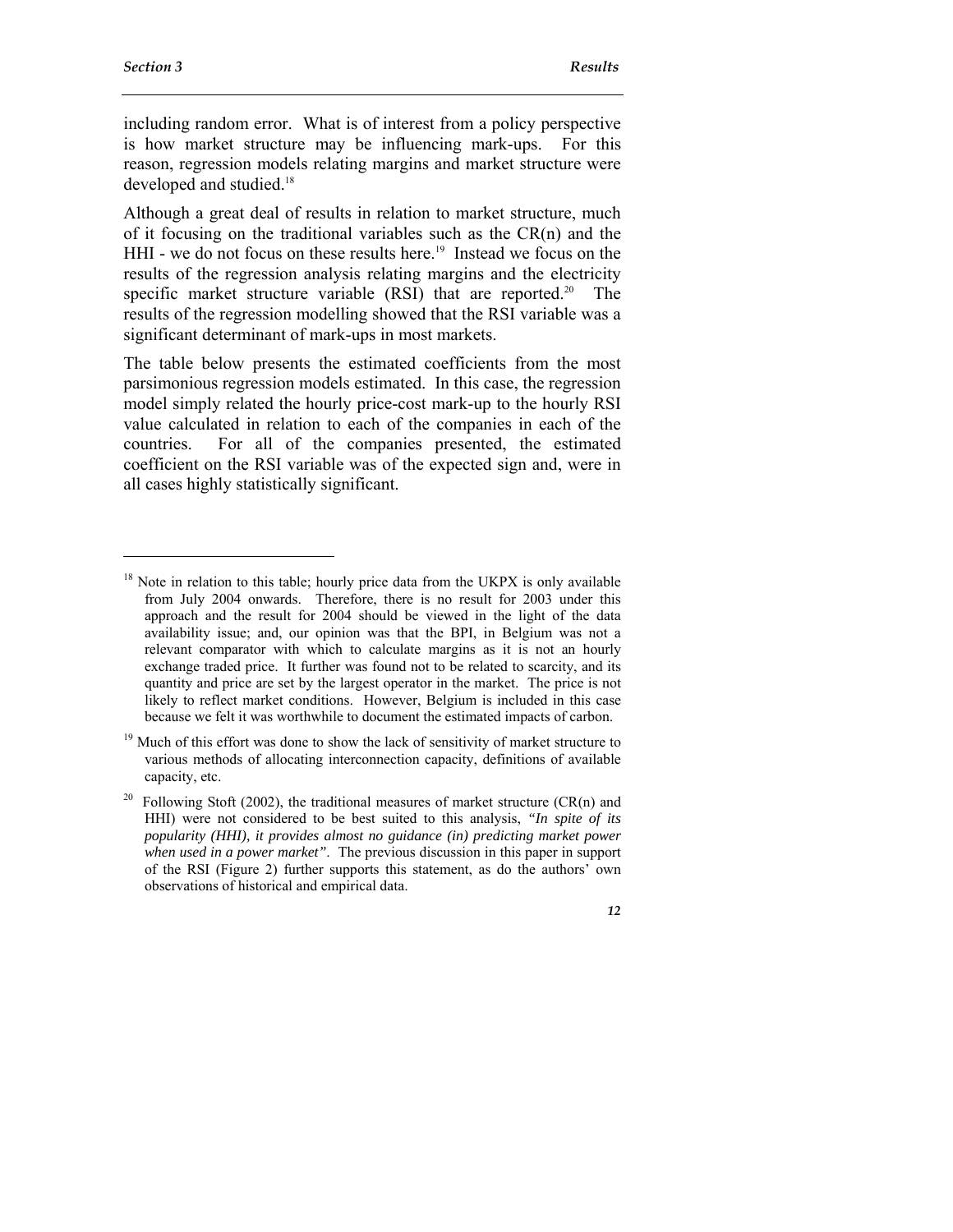| Table 2. Regi essibil results relating margins (1 CMC) to market<br>structure (RSI) for largest generators |                                |             |              |             |                  |
|------------------------------------------------------------------------------------------------------------|--------------------------------|-------------|--------------|-------------|------------------|
| Company-<br>Country                                                                                        | <b>Variable</b><br><b>Name</b> | Coefficient | Std.<br>Err. | $\mathbf t$ | <b>R-squared</b> |
| 0577-S-ES                                                                                                  | <b>RSI</b>                     | $-1.242$    | 0.010        | $-120.0$    | 35.6%            |
| 0875-S-ES                                                                                                  | <b>RSI</b>                     | $-1.385$    | 0.012        | $-118.5$    | 35.1%            |
| $0453-S-GB$                                                                                                | <b>RSI</b>                     | $-0.90$     | 0.015        | $-58.8$     | 20.8%            |
| 1340-S-GB                                                                                                  | <b>RSI</b>                     | $-0.87$     | 0.015        | $-58.4$     | 20.6%            |
| 1477-S-GB                                                                                                  | <b>RSI</b>                     | $-0.87$     | 0.015        | $-56.4$     | 19.5%            |
| 0436-S-DE                                                                                                  | <b>RSI</b>                     | $-2.36$     | 0.034        | $-69.1$     | 15.4%            |
| 0569-S-DE                                                                                                  | <b>RSI</b>                     | $-2.00$     | 0.030        | $-66.7$     | 14.5%            |
| 1338-S-DE                                                                                                  | <b>RSI</b>                     | $-2.43$     | 0.042        | $-57.5$     | 11.2%            |
| 1681-S-DE                                                                                                  | <b>RSI</b>                     | $-1.92$     | 0.029        | $-67.0$     | 14.6%            |
| $0511 - S-NL$                                                                                              | <b>RSI</b>                     | $-1.22$     | 0.021        | $-57.2$     | 11.1%            |
| 0712-S-NL                                                                                                  | <b>RSI</b>                     | $-1.22$     | 0.021        | $-57.2$     | 11.1%            |
| Source: LE-GED DG Comp Study                                                                               |                                |             |              |             |                  |

| Table 2: Regression results relating margins (PCMU) to market<br>structure (RSI) for largest generators |                         |             |             |  |                  |  |  |
|---------------------------------------------------------------------------------------------------------|-------------------------|-------------|-------------|--|------------------|--|--|
| Company-<br>$C_{\text{}}$                                                                               | <b>Variable</b><br>Nome | Coefficient | Std.<br>Frr |  | <b>R-squared</b> |  |  |

The below picture is the simple linear regression with fitted values for one of the Spainish companies. The simple linear regression can be considered the estimate of the impact of RSI on PCM "not all else equal". As previously noted, the simple regression results showed significant t-values on the RSI variable for all the selected companies in each of the markets studied. This picture provides strong justification for the suitability of the parsimonious model estimated.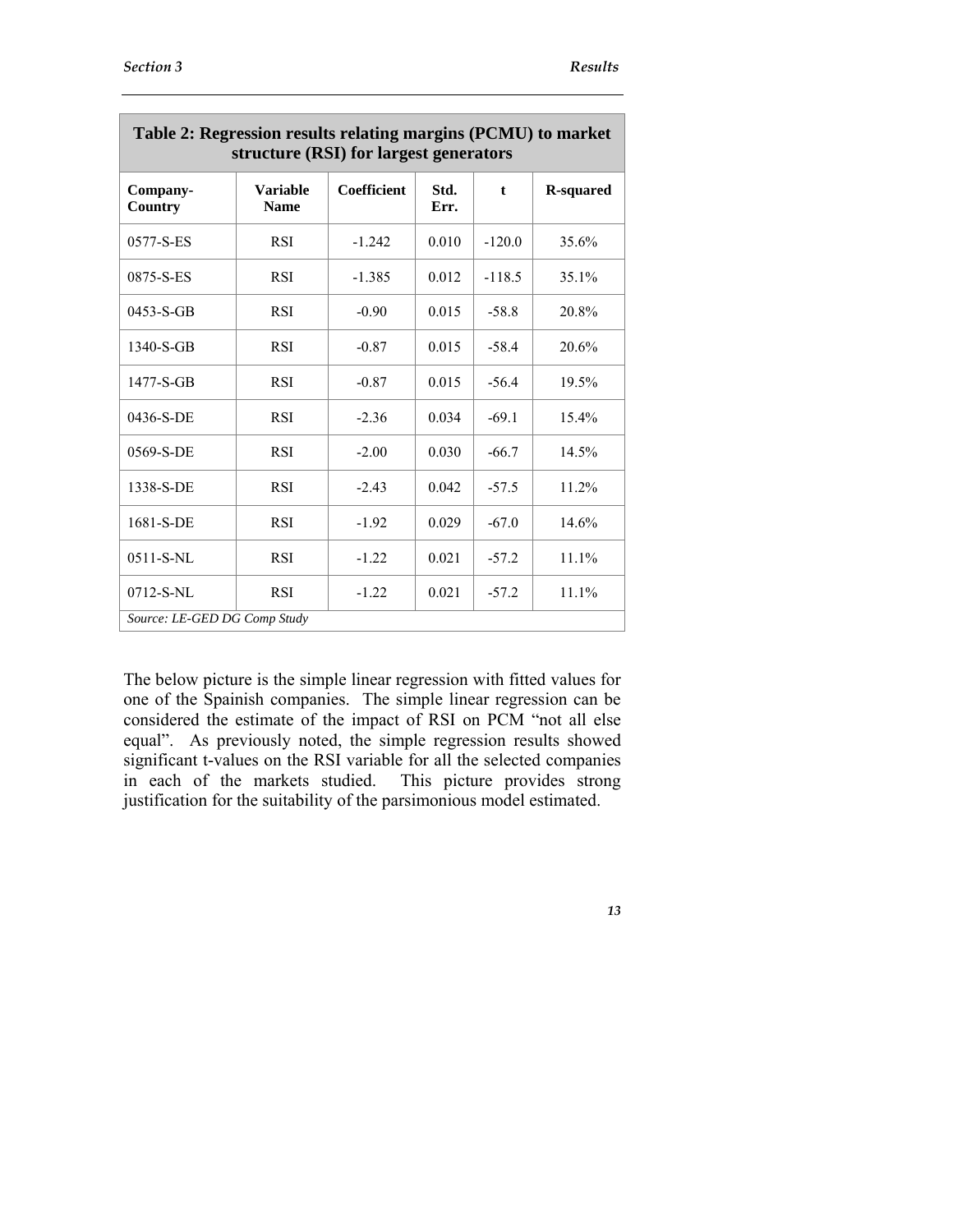

*Source: LE-GED DG Comp Study* 

 $\ddot{ }$ 

The picture above also motivates more detailed regression models with additional explanatory variables. For example, the shape of the scatter suggests that a peak and off-peak effect might be present. Results showed significant and improved fits with peak dummies for the slope and intercept terms. There is also the impact of scarcity, seen as a benign (i.e., not market power related) rationale that our measures of price-cost markup might be negatively correlated with the RSI.<sup>21</sup> While a number of different models were estimated, summary results from the preferred model can be found in the table below.

*<sup>14</sup>*  <sup>21</sup> In other words, the margins might rise as RSI falls (capacity get tighter) merely as an efficient reflection of scarcity and the size of jumps on the supply curve as demand rises. By including a scarcity variable, we rule this out. In other words, the correlations between the PCM and the RSI are not correlated with scarcity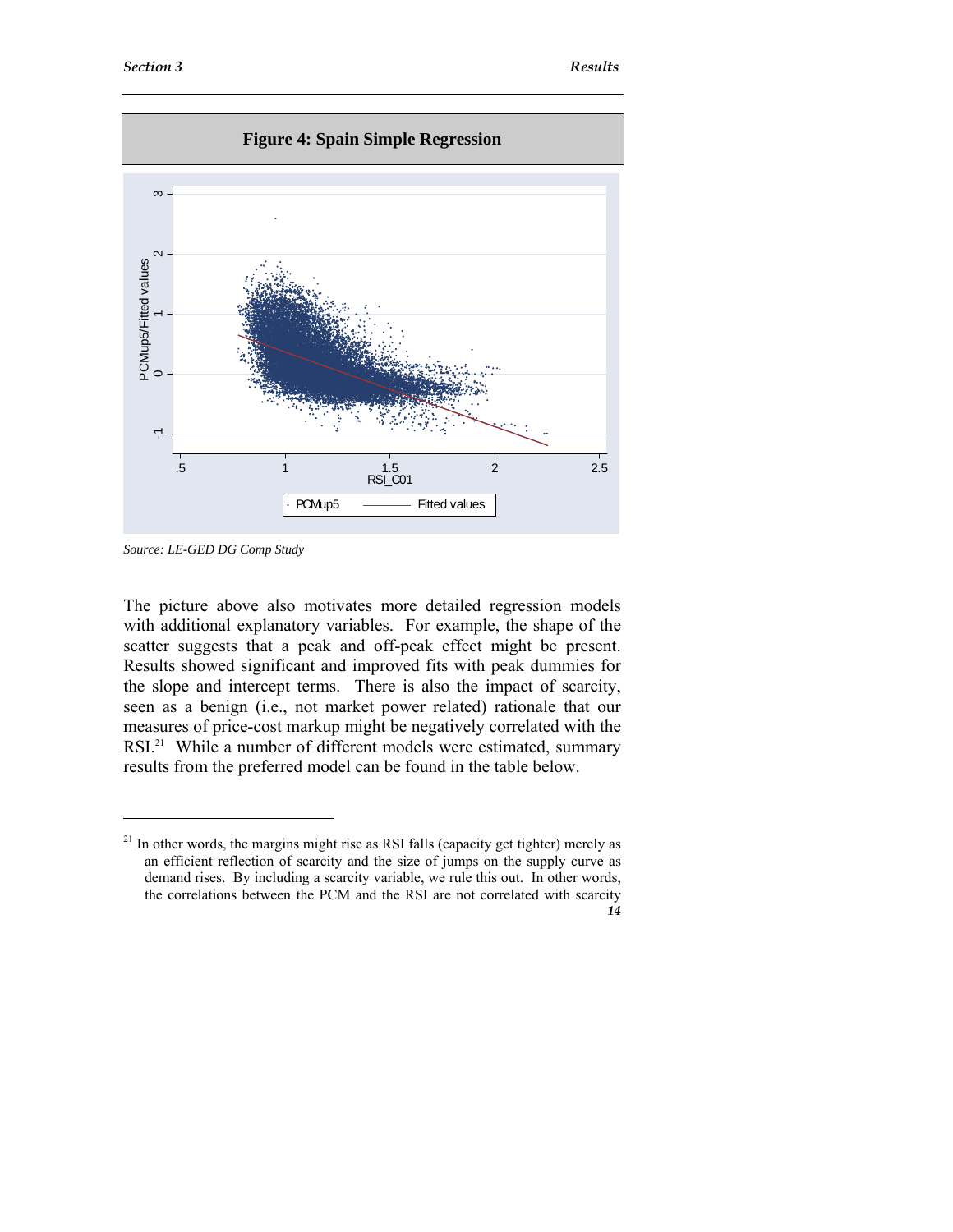| <b>Table 3: Multivariate Regression Analysis</b><br>(Dependent variable; price cost mark-up)                                 |           |           |           |           |  |  |
|------------------------------------------------------------------------------------------------------------------------------|-----------|-----------|-----------|-----------|--|--|
| <b>Explanatory</b><br>variable name                                                                                          | DE        | ES        | GB        | <b>NL</b> |  |  |
| RSI_C01                                                                                                                      | $-0.42$   | $-2.11*$  | $-3.21*$  | $-2.26*$  |  |  |
| RSI_C02                                                                                                                      | $2.21*$   | $-2.28*$  | $-2.27*$  | $-2.35*$  |  |  |
| RSI C01 C02                                                                                                                  | $-0.02$   | $1.72*$   | $1.54*$   | $2.25*$   |  |  |
| Scar                                                                                                                         | $-2.16*$  | $-0.73*$  | $-0.32**$ | $-1.87*$  |  |  |
| $CO$ _gas                                                                                                                    | $0.00*$   | $0.00*$   | $0.00*$   | $0.00*$   |  |  |
| $C0$ coal                                                                                                                    | $0.00***$ | $0.00*$   | $0.00*$   | $0.00*$   |  |  |
| d2004                                                                                                                        | $-0.25*$  | $-0.27*$  | $-0.09*$  | $-0.18*$  |  |  |
| d2005                                                                                                                        | $-0.37*$  | $-0.08*$  |           | $-0.25*$  |  |  |
| dpeak                                                                                                                        | $0.22*$   | $0.08*$   | $-0.02**$ | $0.04*$   |  |  |
| dsummer                                                                                                                      | $0.11*$   | $0.01***$ | $0.11*$   | $0.02***$ |  |  |
| dwinter                                                                                                                      | $-0.12*$  | $-0.08*$  | $-0.22*$  | $-0.20*$  |  |  |
| dwkday                                                                                                                       | $-0.03*$  | $-0.07*$  | $-0.19*$  | $-0.21*$  |  |  |
| cons                                                                                                                         | $-0.65$   | $3.58*$   | $5.14*$   | $3.70*$   |  |  |
| R-squared                                                                                                                    | 26.2%     | 51.2%     | 29.8%     | 16.4%     |  |  |
| Note: *= significant at 1% level; **= significant at 5% level; ***= significant at 10% level<br>Source: LE-GED DG Comp Study |           |           |           |           |  |  |

Returning to the testable hypothesis posited previously in this paper in relation to the derived relationship between the Lerner Index (LI) and the RSI, the following table presents the estimated coefficients from the regression analysis of the hourly LI values on the RSI. Following on from the algebraic relationship it was posited, *ex-ante*, that one would expect to find empirically that the slope parameter of the estimated regression equation will equal the estimated coefficient on the constant (in absolute terms). The results of the regression

-

alone, when the scarcity variable is included.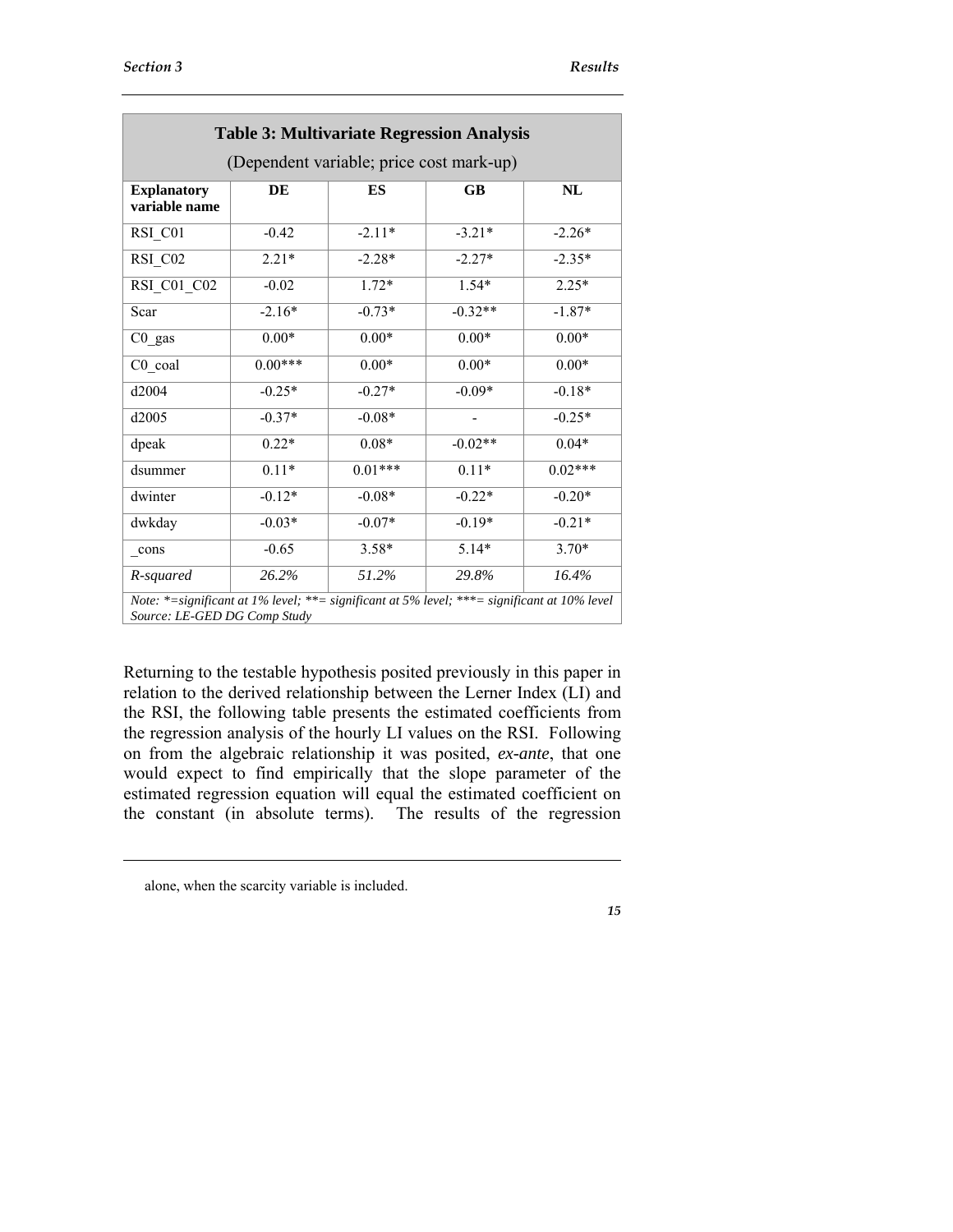*16* 

equations, presented overleaf, do indeed bear out this relationship with the estimated slope and constant coefficients being broadly equal for all of the companies in each of the countries (far right column shows the absolute differences). While the magnitude of these coefficients is interestingly close in almost every case, it is also useful to carry out the appropriate statistical test (difference between two t-stats). The results of this are also presented in the table. Interestingly, although Great Britain's coefficients are quite close in absolute magnitude, statistically they are the most different. Also interesting is that an apparent country pattern emerges, with GB being consistently statistically different, DE being different if 3 out of 4 cases, and NL and ES being statistically the same in each of their cases. Further research is needed to determine if this pattern is meaningful.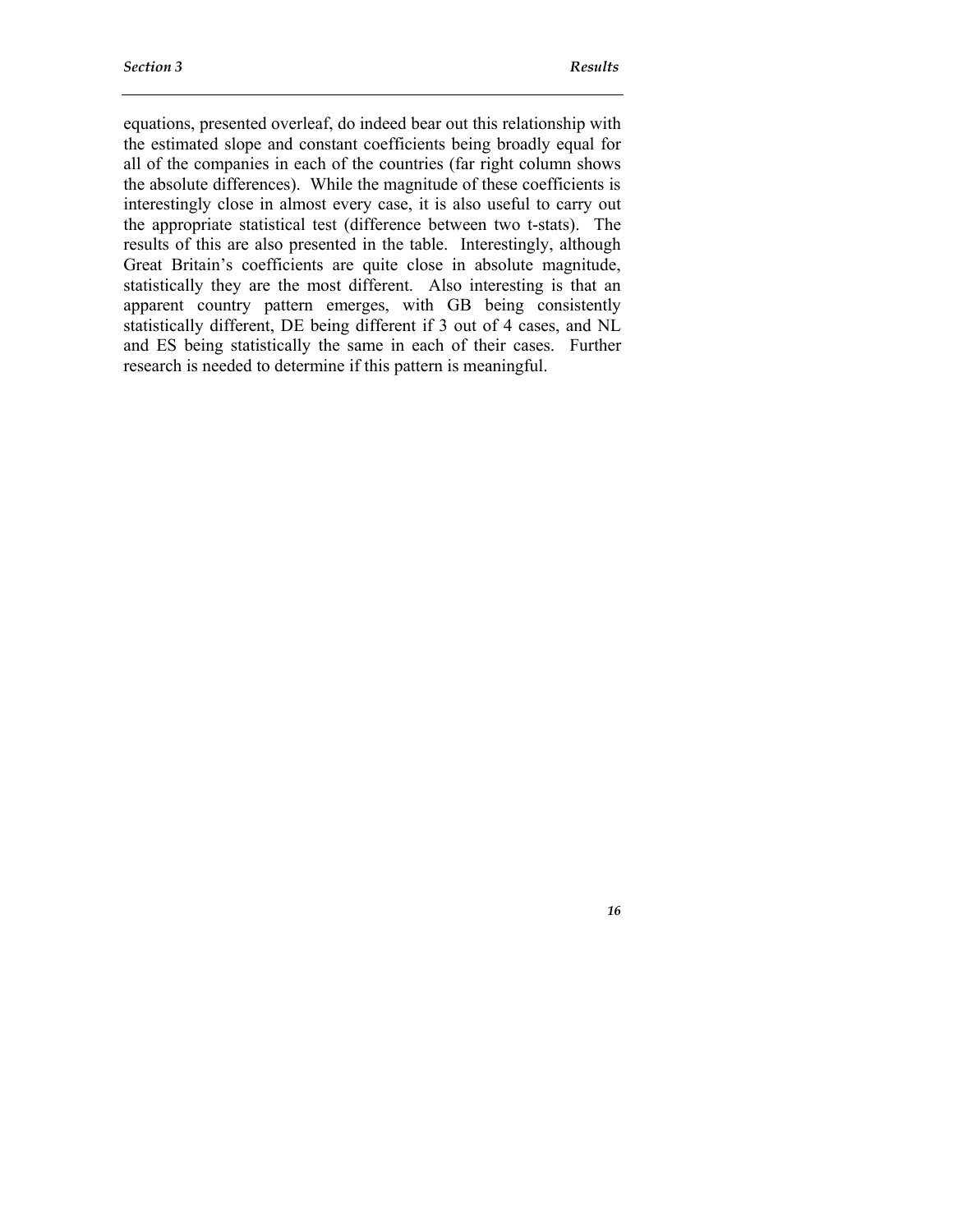| Company<br>- Country | <b>Variable</b><br><b>Name</b> | <b>Coefficient</b> | Std.Err. | Difference t | <b>Absolute</b><br>value |
|----------------------|--------------------------------|--------------------|----------|--------------|--------------------------|
|                      |                                |                    |          |              | difference               |
| 0577-S-ES            | <b>RSI</b>                     | $-3.53$            | 0.502    | 0.64         | 0.50                     |
|                      | Constant                       | 4.04               | 0.599    |              |                          |
| 0875-S-ES            | <b>RSI</b>                     | $-3.54$            | 0.564    | 0.40         | 0.34                     |
|                      | Constant                       | 3.89               | 0.646    |              |                          |
| $0242-S-GB$          | $\overline{RSI}$               | $-0.69$            | 0.010    |              | 0.27                     |
|                      | Constant                       | 0.96               | 0.014    | 15.65        |                          |
| 0453-S-GB            | <b>RSI</b>                     | $-0.72$            | 0.010    |              | 0.26                     |
|                      | Constant                       | 0.97               | 0.015    | 14.47        |                          |
| 1340-S-GB            | <b>RSI</b>                     | $-0.69$            | 0.010    | 15.30        | 0.26                     |
|                      | Constant                       | 0.95               | 0.014    |              |                          |
| $1477-S-GB$          | $\overline{RSI}$               | $-0.68$            | 0.010    | 12.50        | 0.22                     |
|                      | Constant                       | 0.90               | 0.014    |              |                          |
| $0436 - S-DE$        | <b>RSI</b>                     | $-3.13$            | 0.099    | 2.86         | 0.43                     |
|                      | Constant                       | 3.56               | 0.113    |              |                          |
| $0569-S-DE$          | $\overline{RSI}$               | $-2.73$            | 0.086    | 5.65         | 0.80                     |
|                      | Constant                       | 3.53               | 0.112    |              |                          |
| 1338-S-DE            | <b>RSI</b>                     | $-3.56$            | 0.120    | 0.45         | 0.08                     |
|                      | Constant                       | 3.64               | 0.123    |              |                          |
| 1681-S-DE            | <b>RSI</b>                     | $-2.58$            | 0.082    | 5.88         | 0.80                     |
|                      | Constant                       | 3.38               | 0.108    |              |                          |
| $0511-S-NL$          | <b>RSI</b>                     | $-37.04$           | 3.306    | 0.75         | 4.09                     |
|                      | Constant                       | 41.14              | 4.366    |              |                          |
| $0712-S-NL$          | $\overline{RSI}$               | $-46.38$           | 3.717    | 0.31         | 1.78                     |
|                      | Constant                       | 48.17              | 4.490    |              |                          |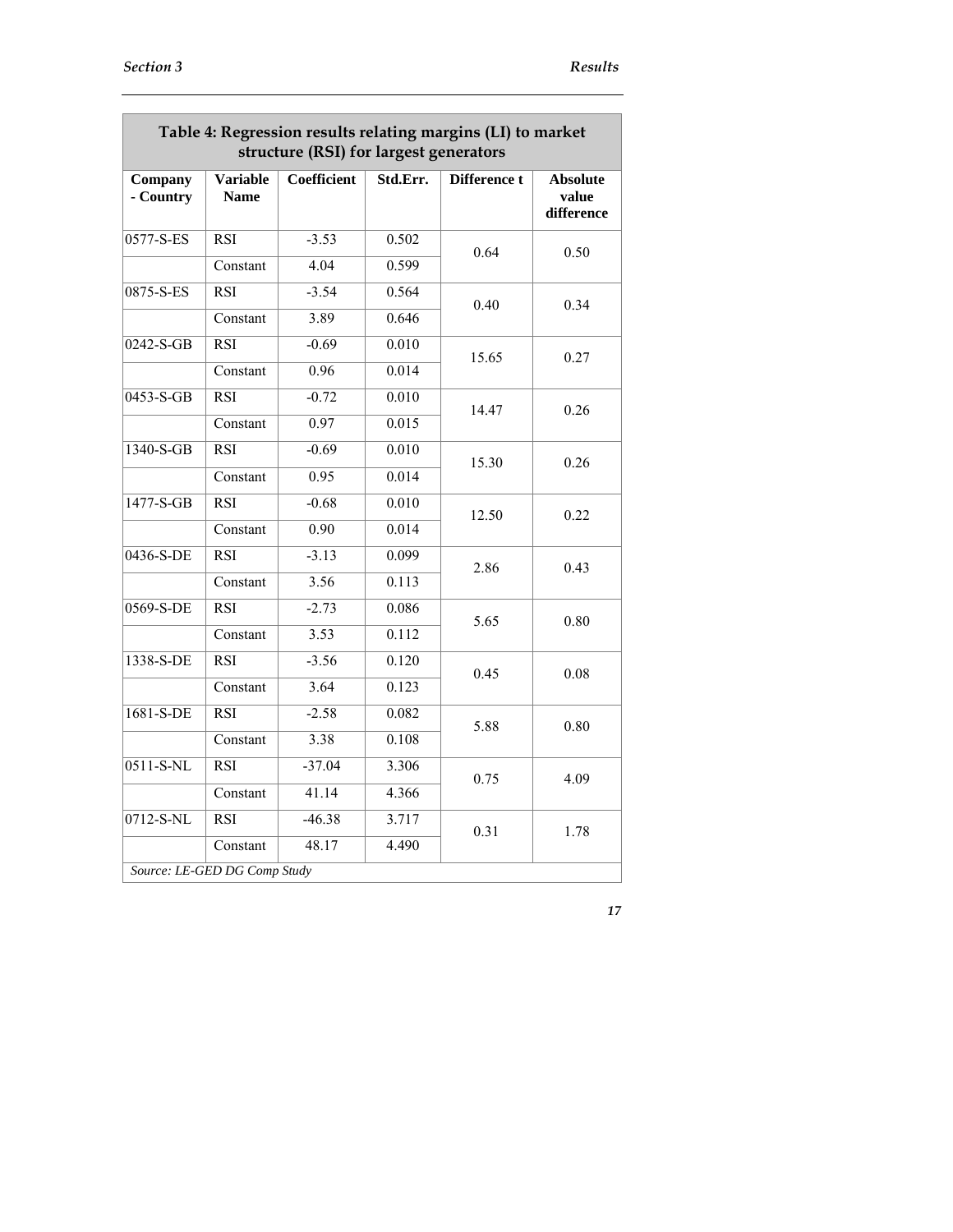# **4 Uses of the RSI Model for ex ante analysis**

An important element of any modelling exercise is whether it is potentially useful for *ex ante* analysis. Policy makers must make decisions about mergers; firms must make decisions about investments, all with a prospective element. We argue that the RSI approach to market structure can and should be used for such analysis, but that the limitations of the method should be noted.

Using the LE methodology for *ex ante* analysis would first involve `replicating the main steps used in the DG Comp study. The first step of the analysis should be to collect the necessary data: market prices, unit cost (delivered fuel price, efficiency), demand, capacity and availability. The second step is to simulate the market and estimate the hourly marginal cost. Thirdly, the RSI should be calculated for each hour, for the players in question (these might be the two largest generators, or perhaps the two generators that intend to merge). Finally, the regression models should be estimated. As an example, consider:

(6) 
$$
PCM = \alpha + \beta_1 RSI \_ 01 + \beta_2 RSI \_ 02 + \gamma RSI \_ 01 \_ 02 + \gamma X + e
$$

Where PCM is the price cost mark-up, RSI 01 is the RSI of the largest firm, **X** is a matrix of explanatory variables other than the RSIs, and χ is a vector of coefficient estimates.

The next phase of the *ex ante* analysis involves estimating a change in the RSI for the largest player, given say that the largest firm acquires a certain amount of generation capacity, and using the estimated equations to predict the marginal impact on margins. The new RSI can be estimated either hourly, or for a certain set of representative days. A useful analysis in terms of the *ex ante* merger analysis would be to compare and contrast first the new RSI with the previous RSI in terms of the screening thresholds proposed by Sheffrin.<sup>22</sup> Then,

-

 $22$  Sheffrin (2002) proposed the following screening rules.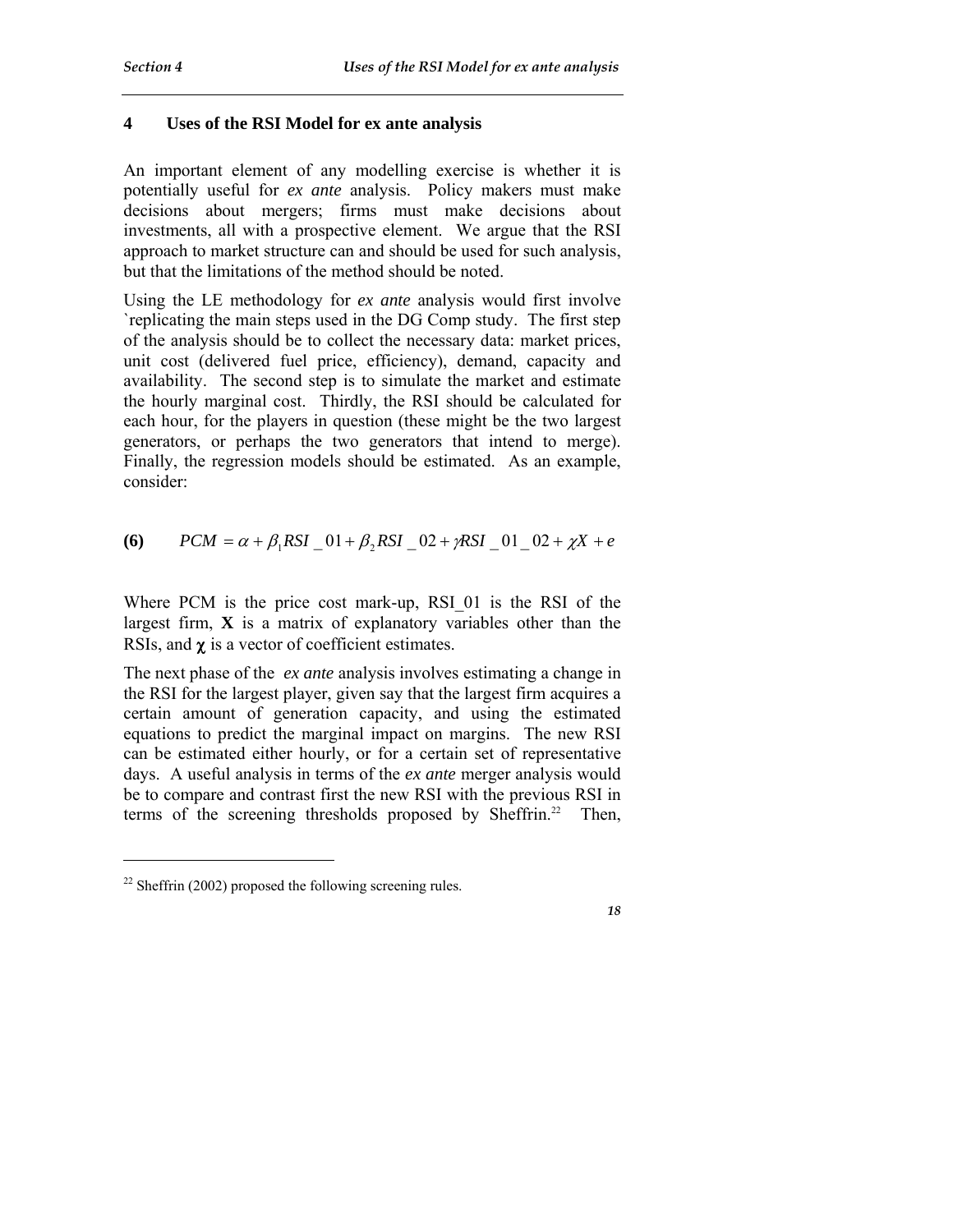depending on what regression model was the preferred model, the derivative of the preferred model's estimated equation with respect to the largest firm's RSI (call it RSI\_01) should be calculated from the estimated equation. An example is given below. (In this case, we have included an interaction term between the largest and second largest firms' RSIs):

$$
(7) \qquad \frac{\partial PCM}{\partial RSI \_01} = \beta_1 + \gamma RSI \_02
$$

Including the values for the right hand side variable changes can then be used to give a prediction. Which, using the results from Spain above (and evaluating at a point RSI  $02=1.0$ ), would give:

$$
(8) \qquad \Delta PCM = [-2.11 + 1.72(1.0)] \Delta RSI \quad 01 = -0.39 \Delta RSI \quad 01
$$

It is then up to the policy maker to determine whether the predicted impact of the change in RSI on the predicted margin is acceptable. The prediction might be evaluated at a range of RSIs, based on thresholds of the data generated by expected frequency during the year. The predicted change in margin can be compared to norms such as the well known SSNIP test, or other such norms. (The model will predict a change in margin, but if the absolute price change is desired, then this can be backed out using the marginal cost estimates.)

We argue that this type of analysis is likely to be superior to a number of other possible analyses for *ex ante* merger analysis in electricity generation. For example, analysis that merely relies on basic market structure variables, such as the HHI, will likely miss the dynamic interactions of supply and demand intrinsic to electricity generation markets, and also will either over estimate (if spare capacity is high) or underestimate (if capacity is tight) the impact of market structure on market power. Analysis that relies purely on market simulation will not be capable of comparing the simulation with the realities of the market, and differentiating random error and modelling error from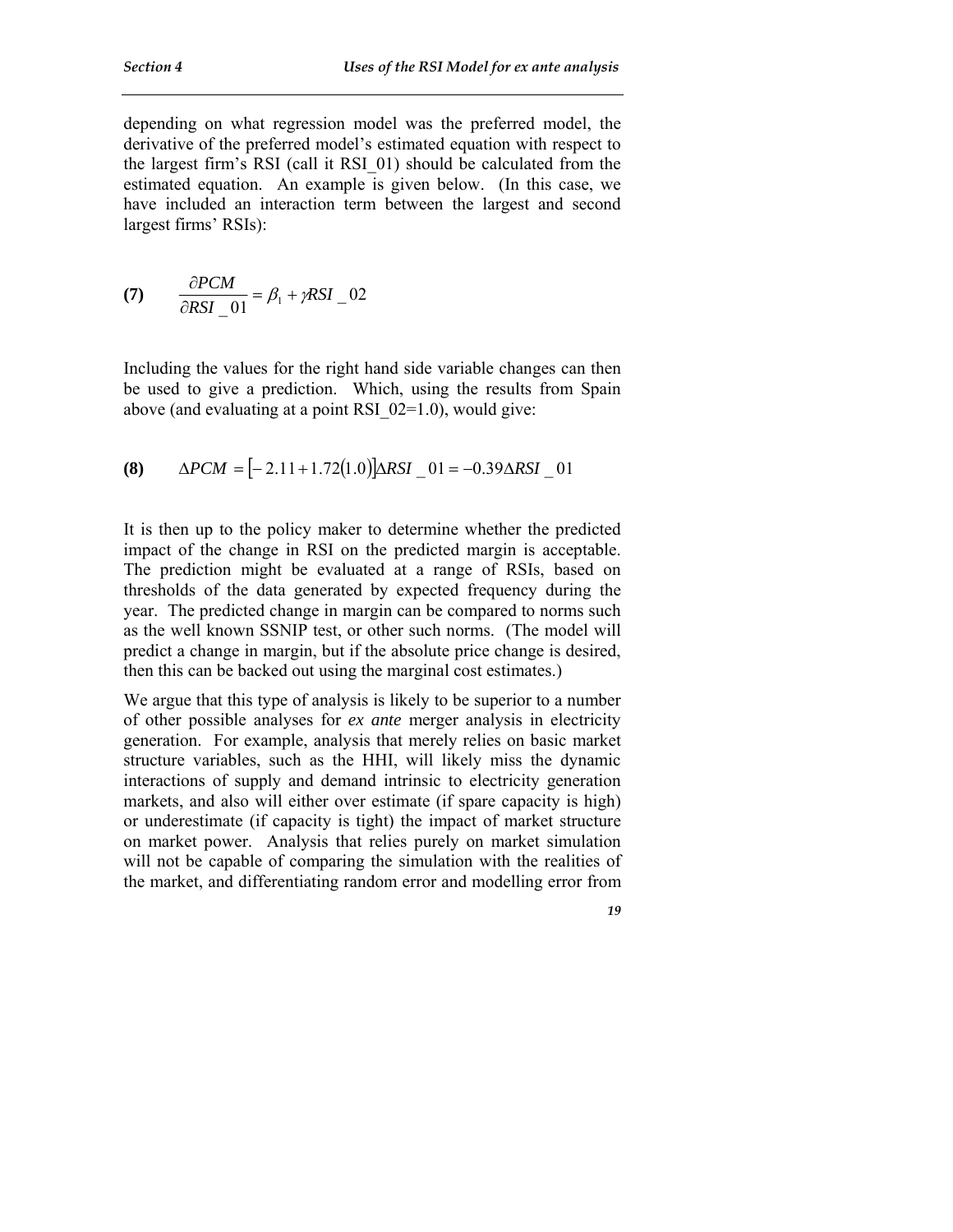market structure's impact on market power will difficult to model. Analysis that relies on theoretical models, such as the supply function equilibrium approach has limits in terms of the number of firms, the assumptions about the cost function (most analyses assume a quadratic and continuous cost function), as well as model validation.23

While we argue that this type of analysis is likely to be superior to more traditional competition tools, it is important to recognise the limitations of the above analysis. The analysis is based on estimations done *ex post*, but the predictions are made *ex ante* about the impacts on the market given a potential change in structure, all else equal. There is always the caveat that the future may not bear a resemblance to the past. We would therefore argue that a number of different analyses might be used in concert, as a means of cross-checking model-based error.

However, we would argue that the above RSI-type analysis represents a *conservative* assumption in terms of estimating the impact of market structure on market power. The estimated coefficients are from the prior un-merged situation. We would argue that it is more likely that the impact of RSI on margins would go up after a merger involving the largest firms, rather than down. In addition, in any such analysis, there will be a need to make assumptions and simplifications with certain levels of detail. The challenge of the researcher is to make balanced assumptions that are less likely to necessarily bias the results. Such challenges are often a matter of judgment.

-

<sup>&</sup>lt;sup>23</sup> See Green & Newberry (1992).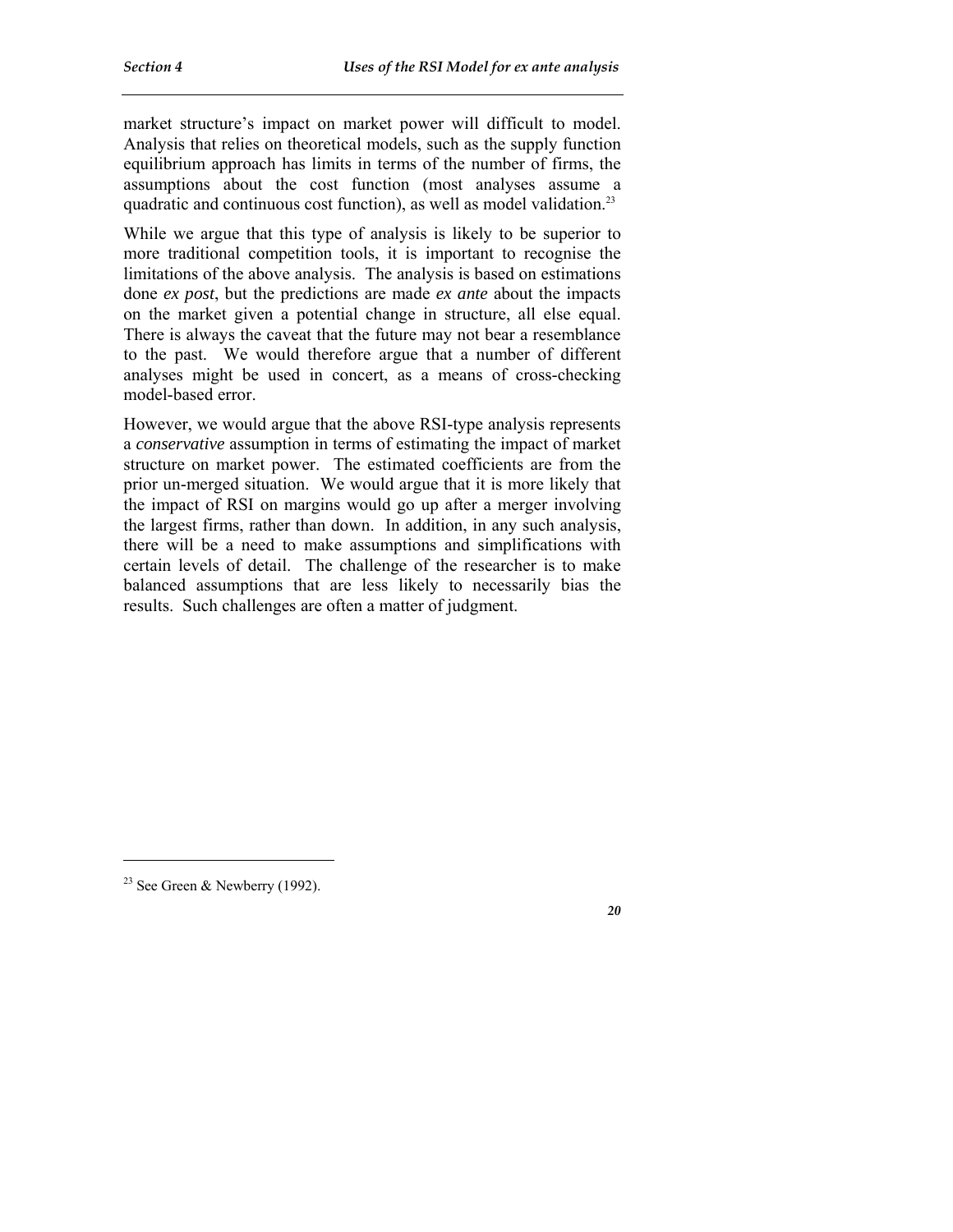### **5 Conclusions**

This paper has reviewed the major findings of the LE-GED-DG Comp study into the structure and functioning of six major EU electricity generation markets. The article reviewed the major findings of the study and focused on the novel elements, the relationships between RSI and PCM. The results of the study suggest that market structure does indeed impact market performance, and that the degree of residual supply in the market is a significant driver of market price cost margins. This suggests that electricity prices have not been as keen as they might have been.

The paper also demonstrated a straight-forward theoretical interpretation of the RSI as a market structure variable based on the effective demand elasticity facing a firm that fulfils residual demand. An implication of the theory, that the constant and RSI-slope coefficients from the simple regressions of the LI on RSI should be the same, appears to be supported by the results.

The paper then discussed how the RSI methodology could be used to undertake *ex ante* analysis of electricity market competition. The proposal is to use regression modelling results to model the dynamic realities of the local electricity market. Then, a new RSI variable can be estimated for the proposed merged entity. The regression results can then be used to predict the impact on margins, and prices (given a predicted marginal cost).

The room and indeed need for additional research is significant. It would be useful to advance the simple theoretical model to include a potentially richer set of parameters and also to relate that to the multivariate regression models. A more generalised theory of residual supply might emerge. Additional market studies using a similar methodology would also be interesting to further explore the empirical generality of the results here. It would also be interesting to see if the RSI and a similar framework might be adopted to explain margins in other commodities, such as natural gas (an additional accounting would have to be made for storage, but storage is limited as is the rate of delivery from storage). In the meantime, however, the evidence continues to support the use of the RSI as a key market structure variable in power generation market analysis.